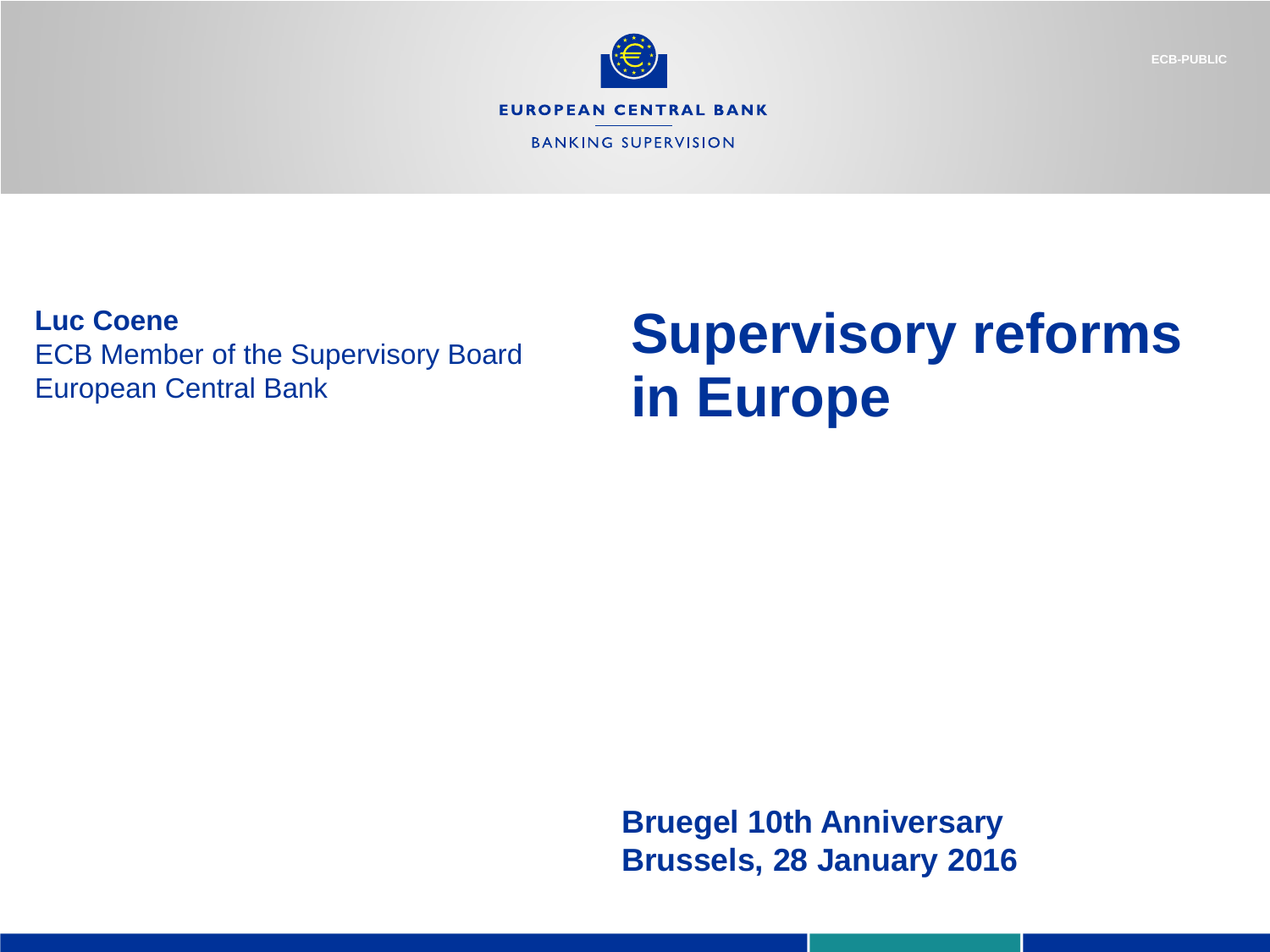# **Outline**

# **1. Introduction**

### **2. Main achievements**

- 1. Harmonisation of national options and discretions
- 2. SREP policies

# **3. Main challenges**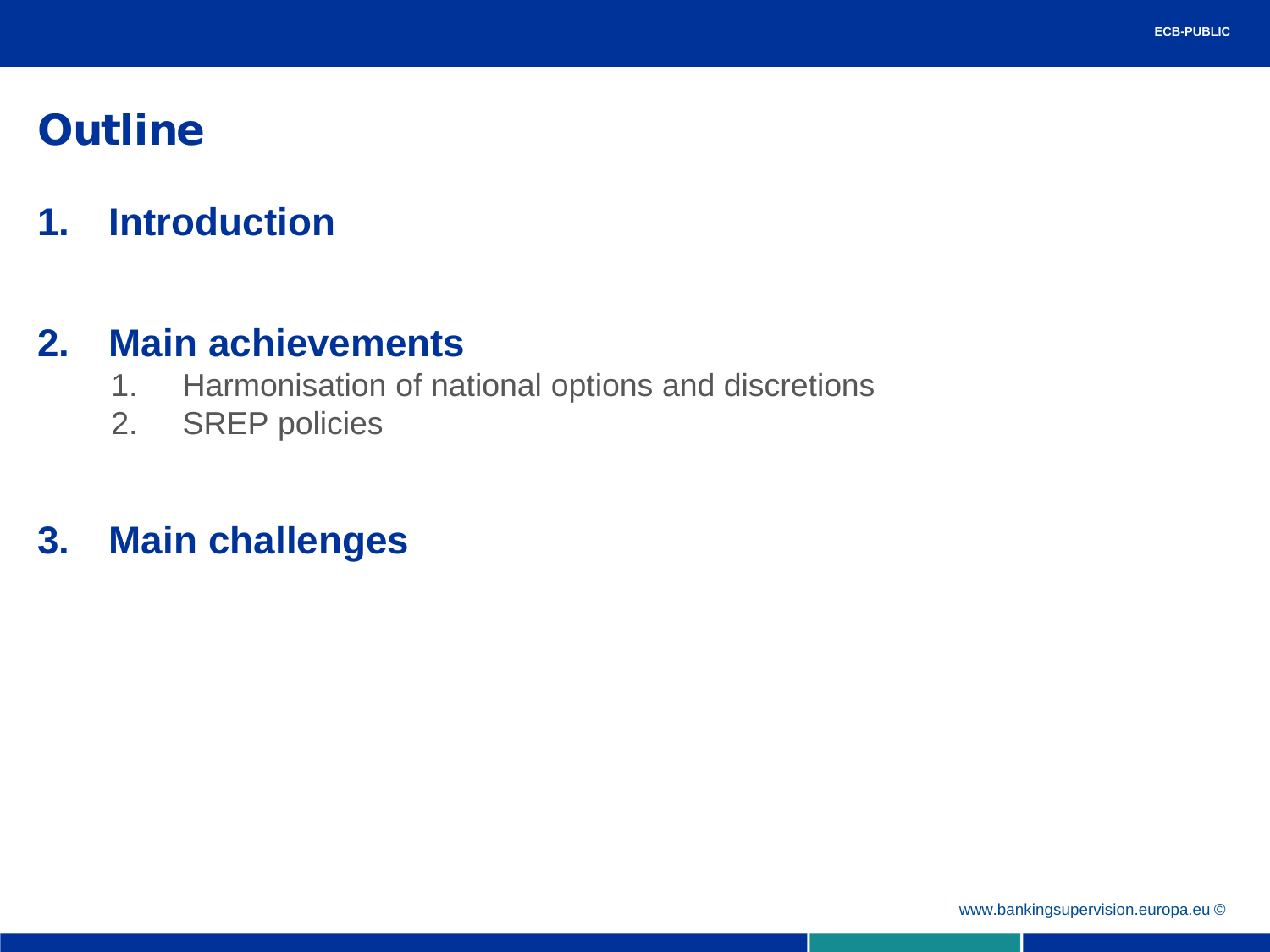# Introduction

- The **Banking Union** has been a **key in restoring confidence** in EU banking market
- The creation of the Banking Union with a common monetary policy – should **foster financial integration**
- However, financial integration can not be achieved without **financial stability**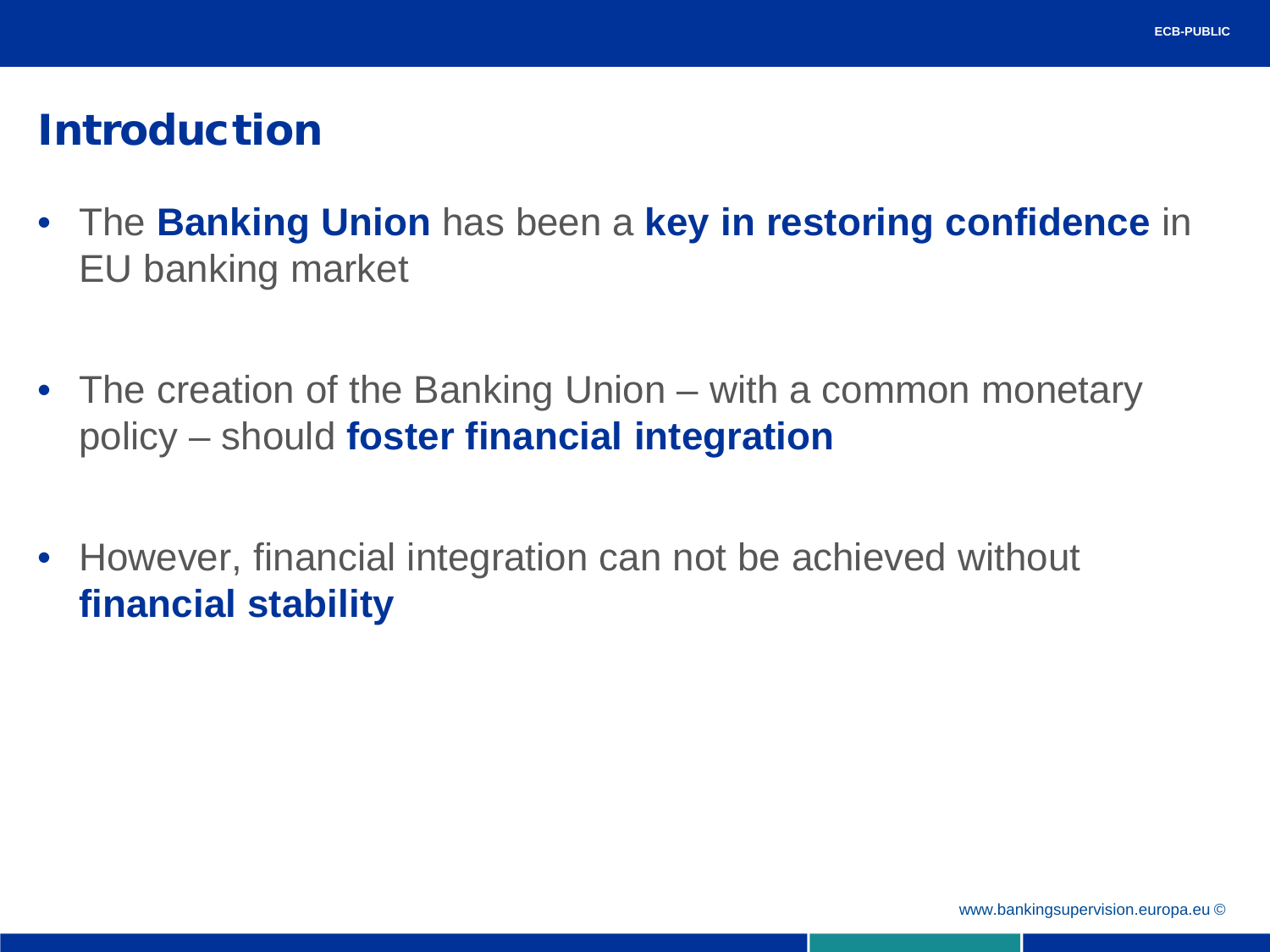

www.bankingsupervision.europa.eu ©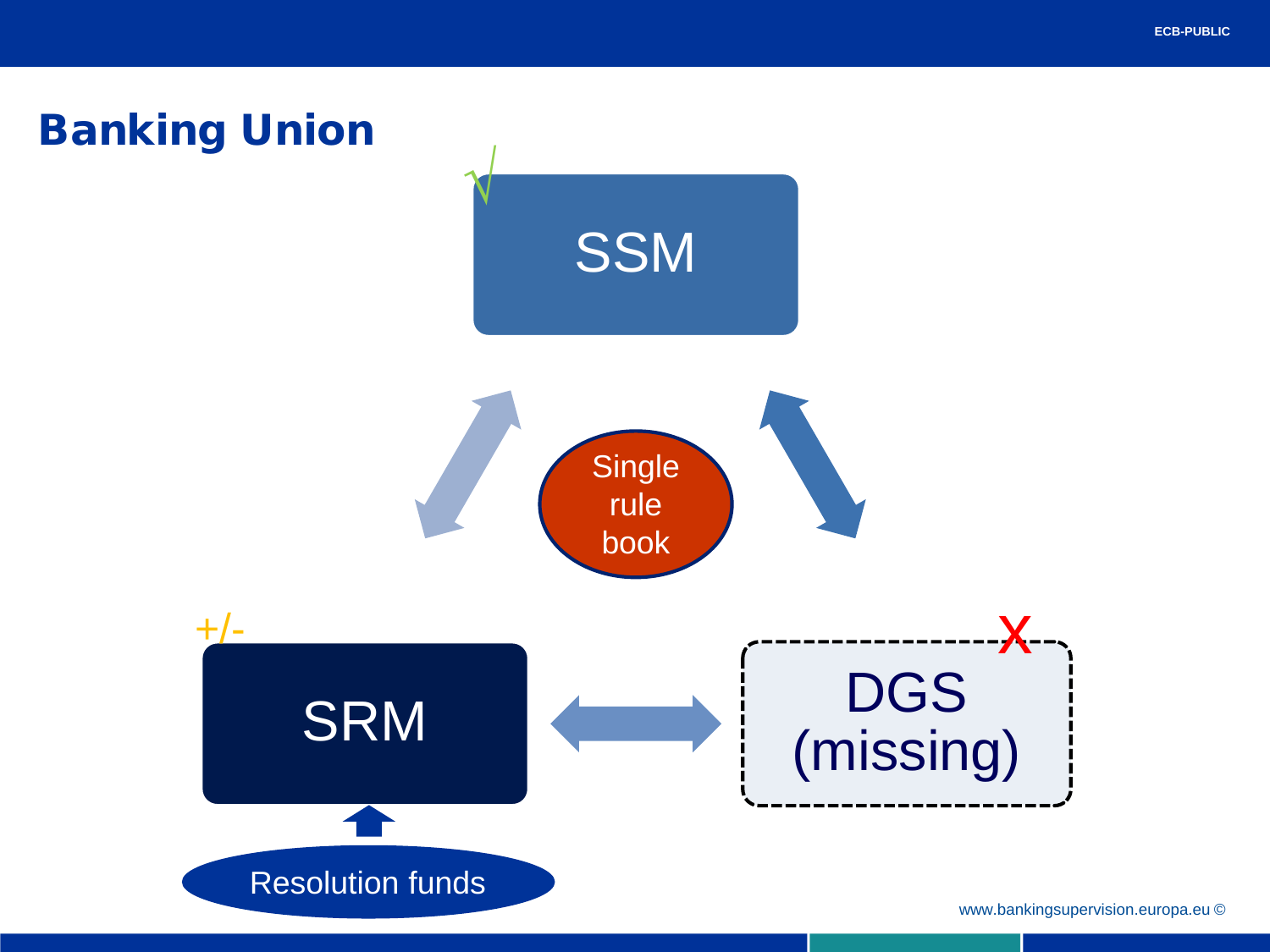### SSM : Main progress

**1. Set-up of new authority (SSM) – fully operational – in less than one year** since 4/11/2014 after a very short preparatory phase

### **2. Harmonisation of regulatory framework**

National options and discretions

#### **3. Harmonisation of supervisory practices**

1. SREP (Pillar 2 requirements): policies and implementation



- 2. Dividend policies
- 3. Recommendation on remuneration
- 4. Fit & Proper policies
- 5. On-site inspections (methodology)
- 6. Model validation (+ forthcoming Target Review of Internal Models) 7. …..

www.bankingsupervision.europa.eu ©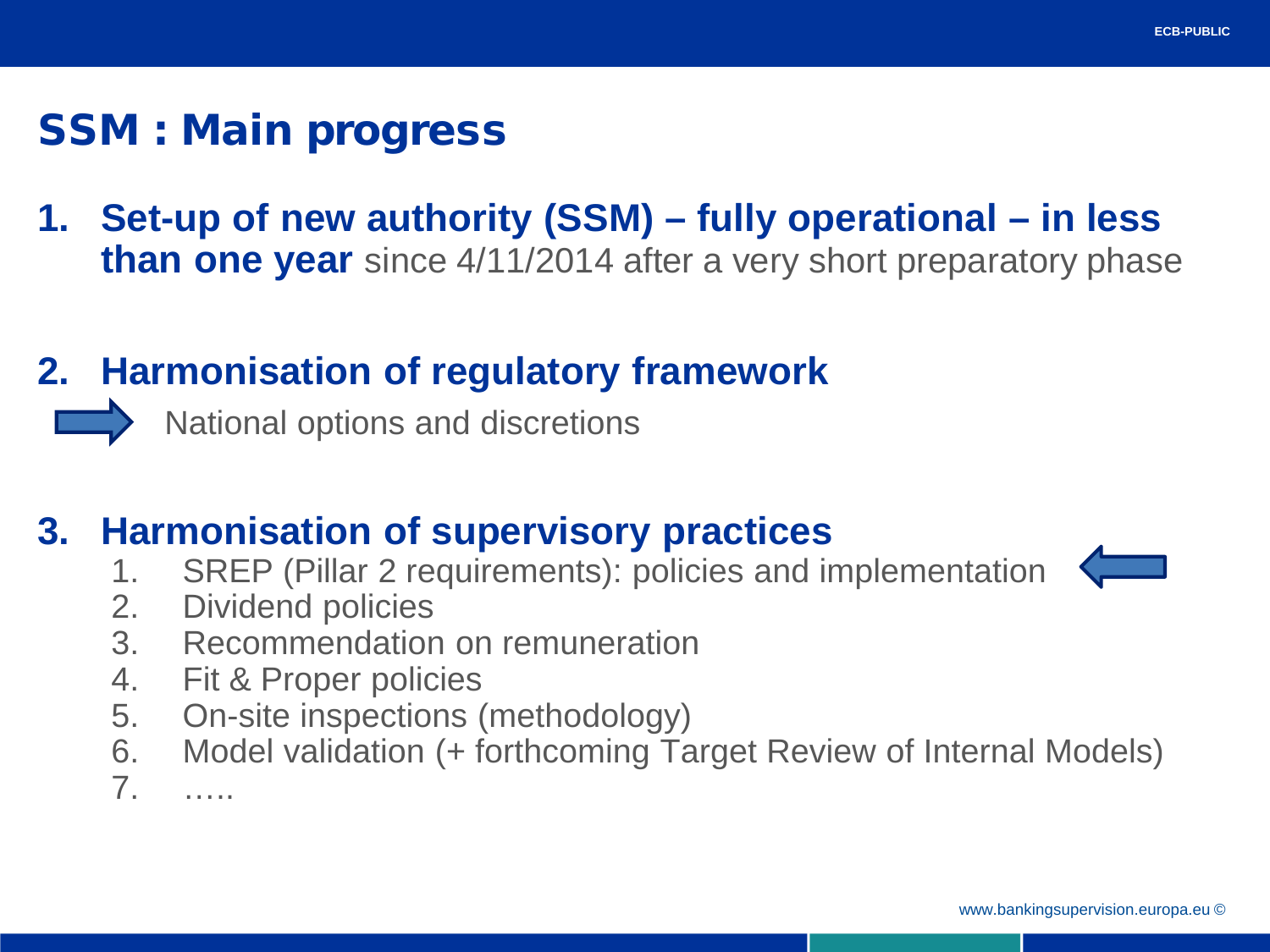# Harmonisation of ONDs

1. Competent authorities and Member States have heavily used the **flexibility left by the CRDIV/CRR** 

| Table 1<br>OND mapping. |                                       |            |               |                          |
|-------------------------|---------------------------------------|------------|---------------|--------------------------|
| Table information       |                                       |            |               |                          |
|                         | Mandate                               | <b>CRR</b> | <b>CRD IV</b> | <b>LCR Delegated Act</b> |
|                         | <b>Competent Authority ONDs</b>       | 94         | 16            | 12                       |
|                         | Member States or macroprudential ONDs | 20         | 25            |                          |

- 2. This has led to **important heterogeneities across banks**, leading to the following **adverse consequences:**
	- $\triangleright$  Impairs comparability of reported figures (eg capital)
	- $\triangleright$  Lack of consistency with international standards (credibility of EU markets)
	- Uncertainties for market participants as regards actual financial situation of banks (eg capital, DTA,..)
	- Difficulties to harmonise SREP process
- 3. The harmonisation of national options and discretions will contribute to **foster the development and application of a single rule book** and will **enhance comparability across banks**

#### **4. General principles in the harmonisation of the ONDs**

- $\triangleright$  Sound and prudent prudential standards
- $\triangleright$  International standards (Basel, EBA,..)
- Open and integrated banking market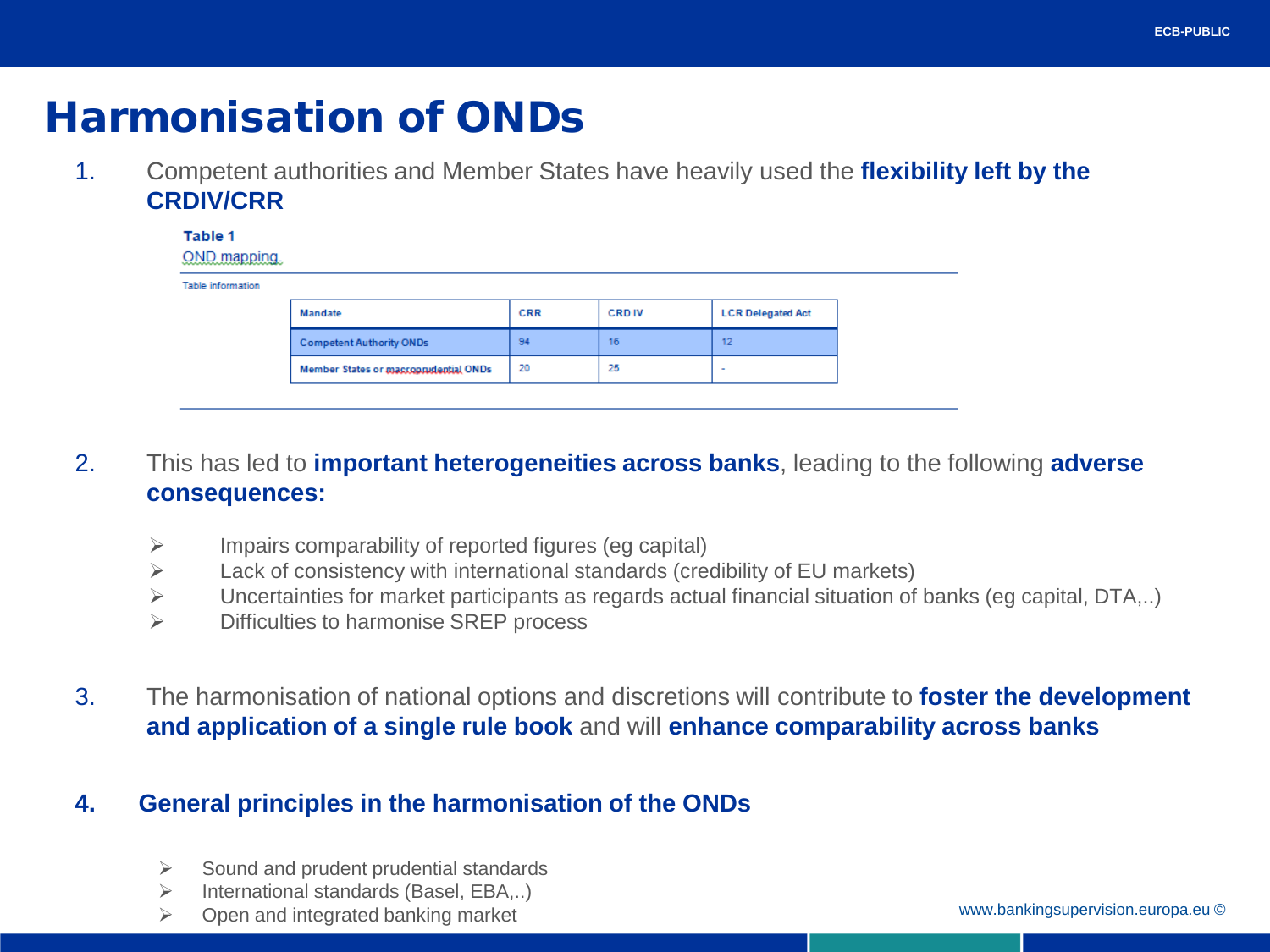### Impact of the ONDs before SSM

#### Figure 2

Impact of transitional arrangements on CET1 ratios in the SSM Member States (Left scale: total impact on CET 1 capital in absolute values - in billion Eur; Right scale: impact of CET 1 relative to RWA of each MS - in percentage points)



Note: Based on transitional arrangements projected by the banks included in the EBA disclosure template; Calculated based on a fully implemented CRR/CRD IV definition of Common Equity Tier 1 capital including 60% of unrealised gains/losses from Sovereign Exposure in AFS portfolio.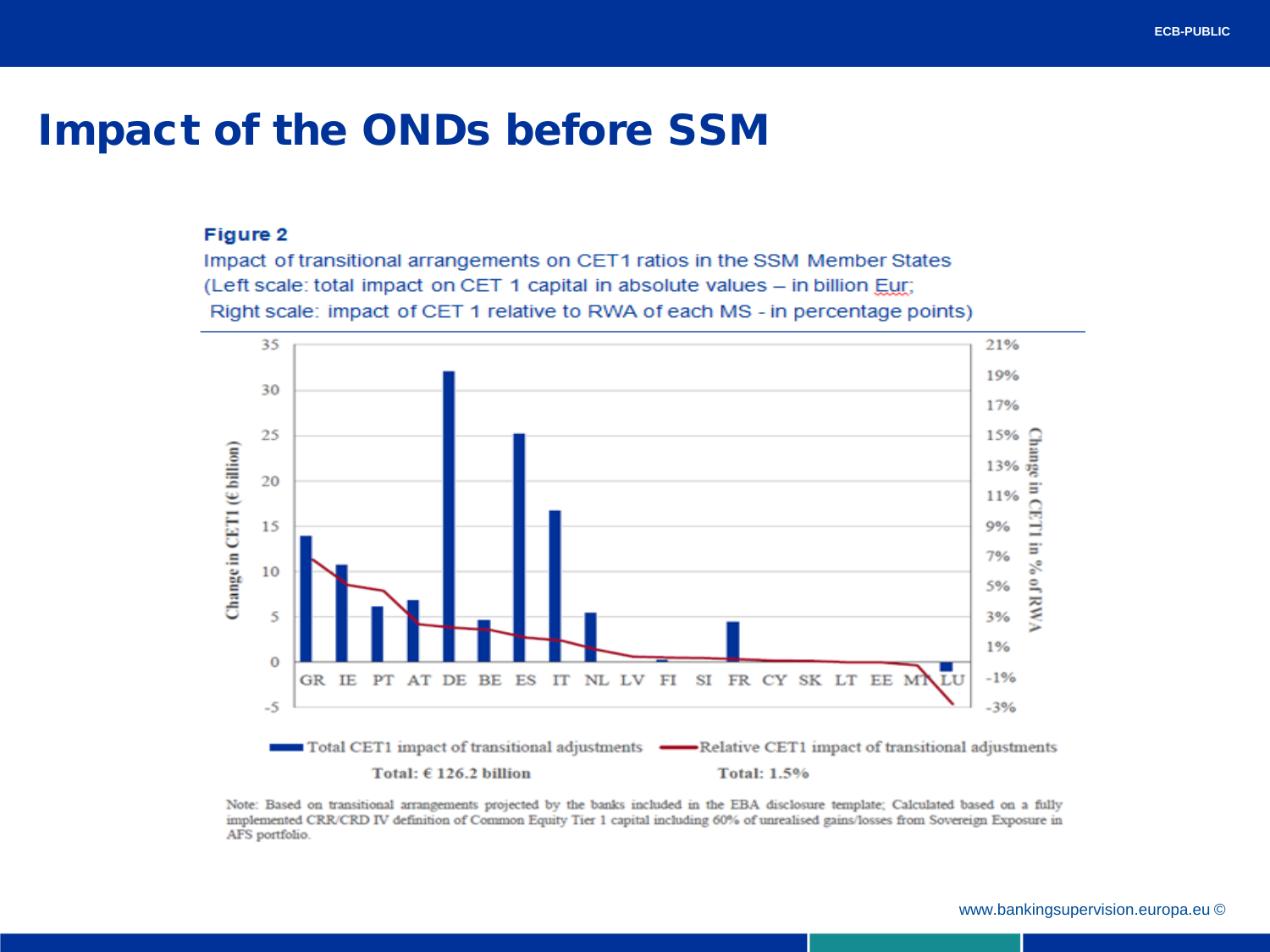# Harmonisation of ONDs

#### **1. Most important ONDs**

- **Transitional arrangements for capital requirements in CRR**
	- DTA
	- Intangible items,...
	- AFS sovereign exposures
- **Insurance participation**

#### **Cross borders integration : liquidity and intragroup exposures**

- LCR, intragroup exposures
- Financial integration vs Financial stability concerns (Unfinished banking union)
- 3. The ECB is currently **finalizing the legal instruments** after the public consultation. ONDs should be in place in the course of 2016 (Q2).
- 4. To ensure the level playing field across institutions, it would be preferable if NCAs would also apply the harmonisation of the ONDs to **LSI**
- 5. The ECB will **continue to harmonise** the regulatory framework and the remaining ONDs in the coming years, although Member State options and different transposition of EU directives will affect this harmonisation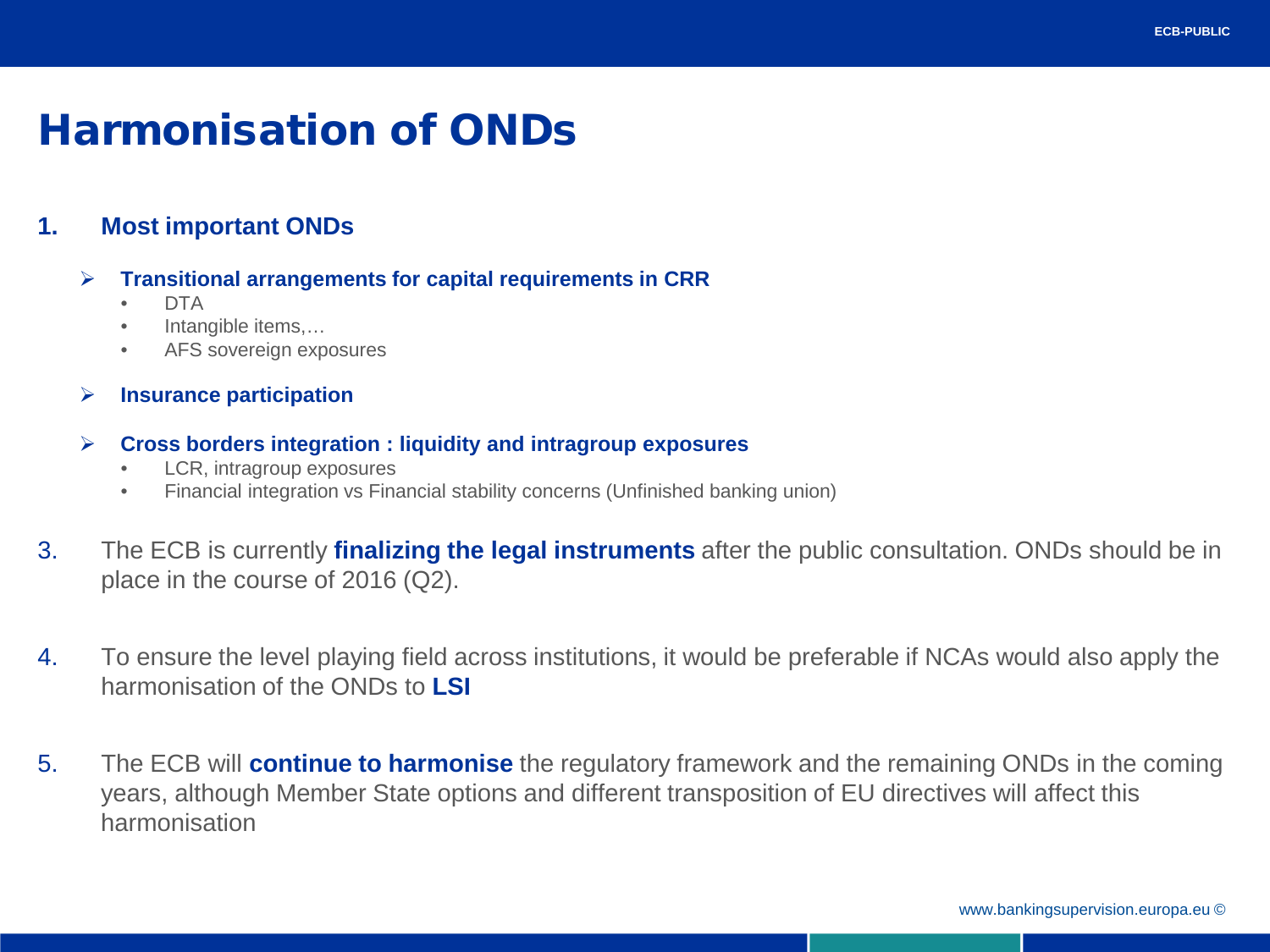# SREP policies

#### **1. Harmonising ONDs is crucial for the coherent application of common SREP policies**

#### **2. Main decisions**

- SREP requirements should be covered by high quality own funds: CET1
- Pillar 2 requirements are below the (macro-prudential) buffers
- MDA trigger (implication for dividend and remuneration policies, and payment of AT1 coupons)
	- The 2015 decisions led to a general increase in capital requirements of SSM banks (including macroprudential buffer)

### **3. Main challenges**

P1

P2

buffer

MDA trigger

- SREP process will be further harmonised in the coming years (ICAAP, Stress test)
- Interaction between macro- and micro-prudential authorities
- **Level playing field among EU institutions : coherence among the EU authorities**
- **Adequacy and consistency in the RWAs**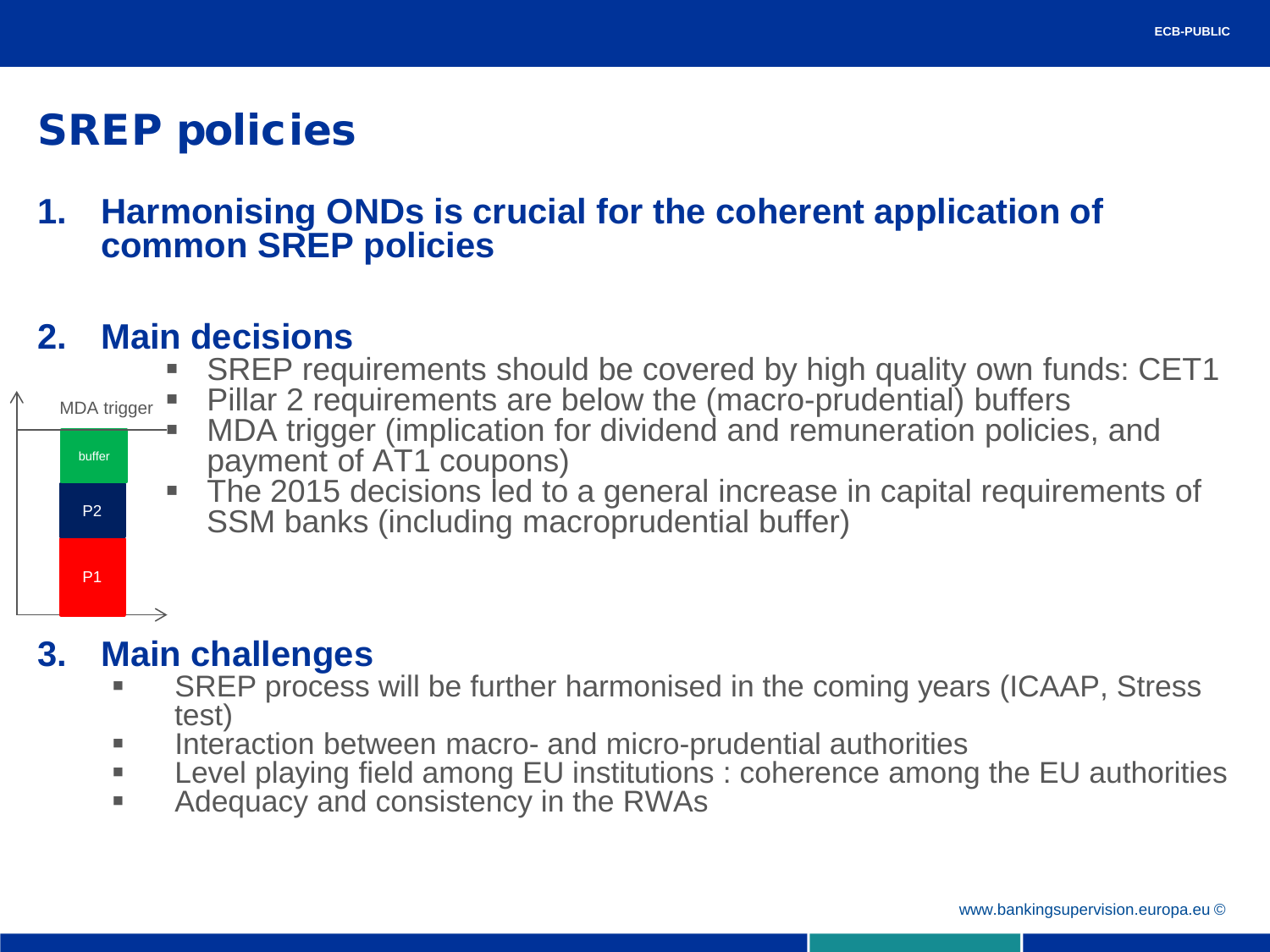# SSM creates important opportunities ….but also challenges

- 1. It involves a lot of **interactions with different authorities** (NCAs, macro-prudential authorities, SRB, NRAs). Close cooperation and collaboration is therefore required to ensure efficient supervision.
- 2. In view of the large number of banks supervised by the ECB, there might be a **risk of more compliance-based supervision (vs risk-based supervision)**.
- 3. Centralised supervision might create the **risk of a "one size fits all" supervision** and as a result, a less diversified banking sector.
- 4. While harmonised supervision might help ensure a **level playing field**, it could also facilitate – inter alia with the harmonisation of the regulatory framework – **financial sector concentration** for instance by encouraging M&As and as a result, increase the **risk of 'toobig-to-fail'** institutions, especially in the context of pressures on profitability.
- 5. Finally, unified supervision enhances the **centralisation of capital and liquidity** within cross-border groups, without yet having a full banking union, especially a fully implemented Resolution Funds, a common deposit guarantee scheme and a wider fiscal union.